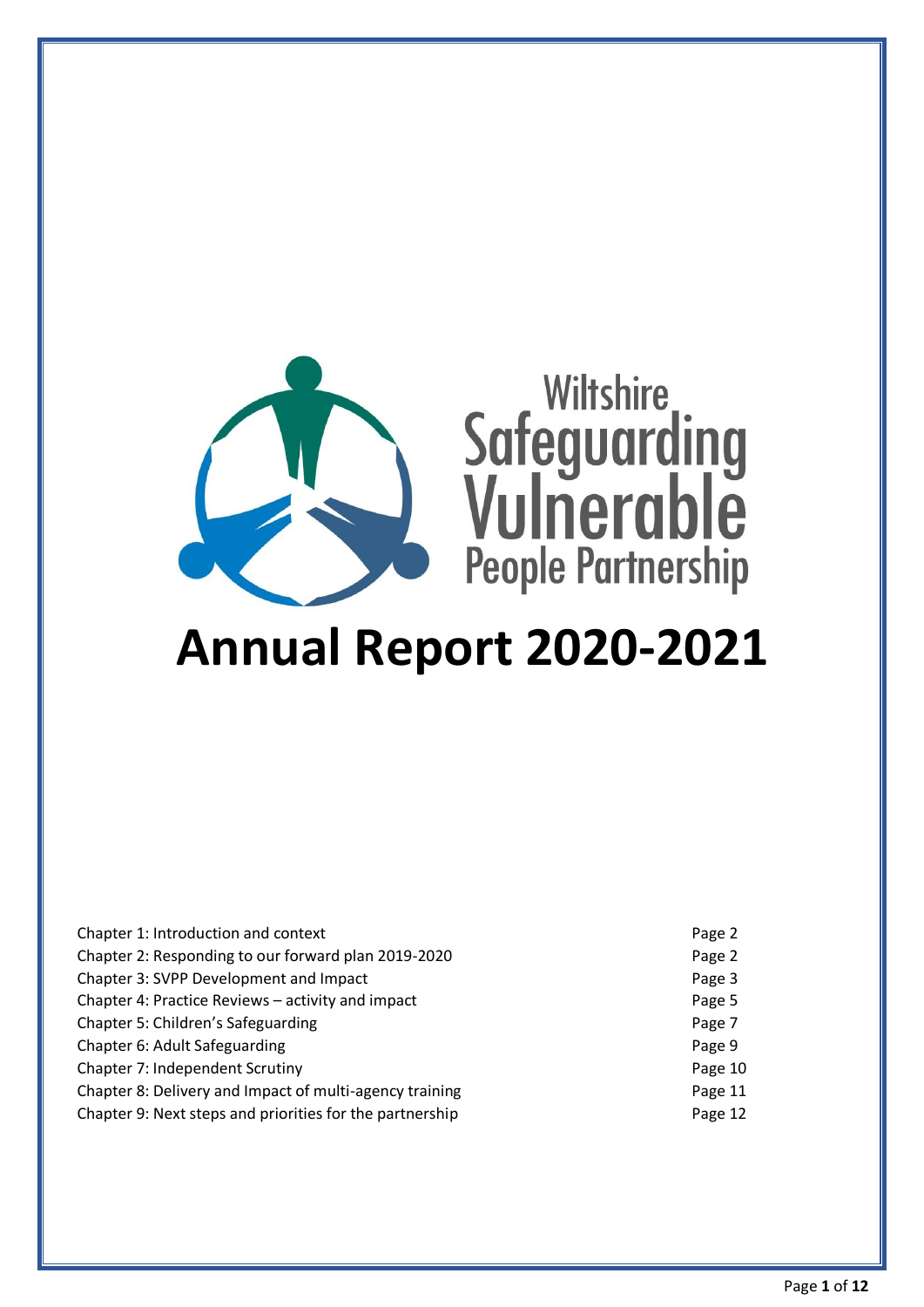#### **1. Introduction and context**

This is the second annual report of Wiltshire's Safeguarding Vulnerable People Partnership (SVPP). In last year's report, 2019-2020, we committed to be "unrelentingly focussed on practice and front-line service delivery. We must not allow ourselves to slip to an agenda which is characterised by processing of papers, receiving items for information or simply for noting". The SVPP Executive has stuck to this commitment and remains a small, senior group which has continued to meet regularly throughout the response phase of the pandemic and maintained a strategic focus.

Despite the impact of covid-19 there has remained a focus on the effectiveness of the partnership arrangements and some significant changes to how it works have taken place during this time and we have delivered on our commitment to review both the Community Safety Partnership (CSP) and the Wiltshire Safeguarding Adults Board (WSAB). The outcome of these reviews is set out below.

## **2. Responding to our forward plan 2020 - 2021**

Last year's Annual Report set out four key priorities. Set out below is an overview of activity and its impact: **Under 1s**

This vulnerable group were identified as a priority following 4 notifications to the CSPR panel about under 1s during 2018-2019 and the publication of our [Thematic Review into Significant Physical Abuse to Under 1s.](http://www.wiltshirescb.org.uk/wp-content/uploads/2019/11/Thematic-Review-SIGNIFICANT-PHYSICAL-ABUSE-IN-CHILDREN-UNDER-1_-local-child-safeguarding-practice-review.pdf) The actions set out in this review are wide ranging and system wide and implementation has not been straightforward. Our work was furthered added to by the publication of the second national review 'Out of Routine'.

In January 2021 identified the following areas for initial focus:

- Improve transitions and care pathways through the local maternity system networks and across maternity, health visiting and neonatal services
- Look to progress the shared care record
- Review the Injuries in Non-Mobile Babies Protocol
- Establish if we are confident that adult services know which of their service users are parents? audit of adult facing services led by the Safeguarding Adult System Assurance group (SASA)

There is significant work already taking place to support working with under 1s, for example the roll out of the Five to Thrive approach and launch of the Dad's Matter Too Project. However, given the priority focus there remains further work and the third national review 'The Myth of Invisible Men' published September 15<sup>th</sup> has added more challenges to us as a partnership in this area.

Following a recent agreement this work will now be led by Health through the CCG (and the new Integrated Care System.) Focusing on the wider footprint will ensure greater traction as is required and is designed to limit any unnecessary duplication and easy dissemination of best practice across Wiltshire, Swindon and BANES.

#### **Criminal Exploitation**

The publication of the CSPR Panel's Report on adolescents and criminal exploitation, *[It Was Hard to Escape:](https://www.gov.uk/government/publications/safeguarding-children-at-risk-from-criminal-exploitation)  [Safeguarding children at risk from criminal exploitation](https://www.gov.uk/government/publications/safeguarding-children-at-risk-from-criminal-exploitation)*, set out a number of key challenges and questions for local partnerships and in response Wiltshire and Swindon Partnership Executives met twice to consider these. A joint self-assessment against the questions was commissioned and identified areas of strength and areas for development; this work has informed the delivery plan for the new Pan Wiltshire Exploitation group which met for the first time in November 2020. This is an all-age group however within its first year there has been a focus on 0-25, particularly in relation to transition from children to adult services.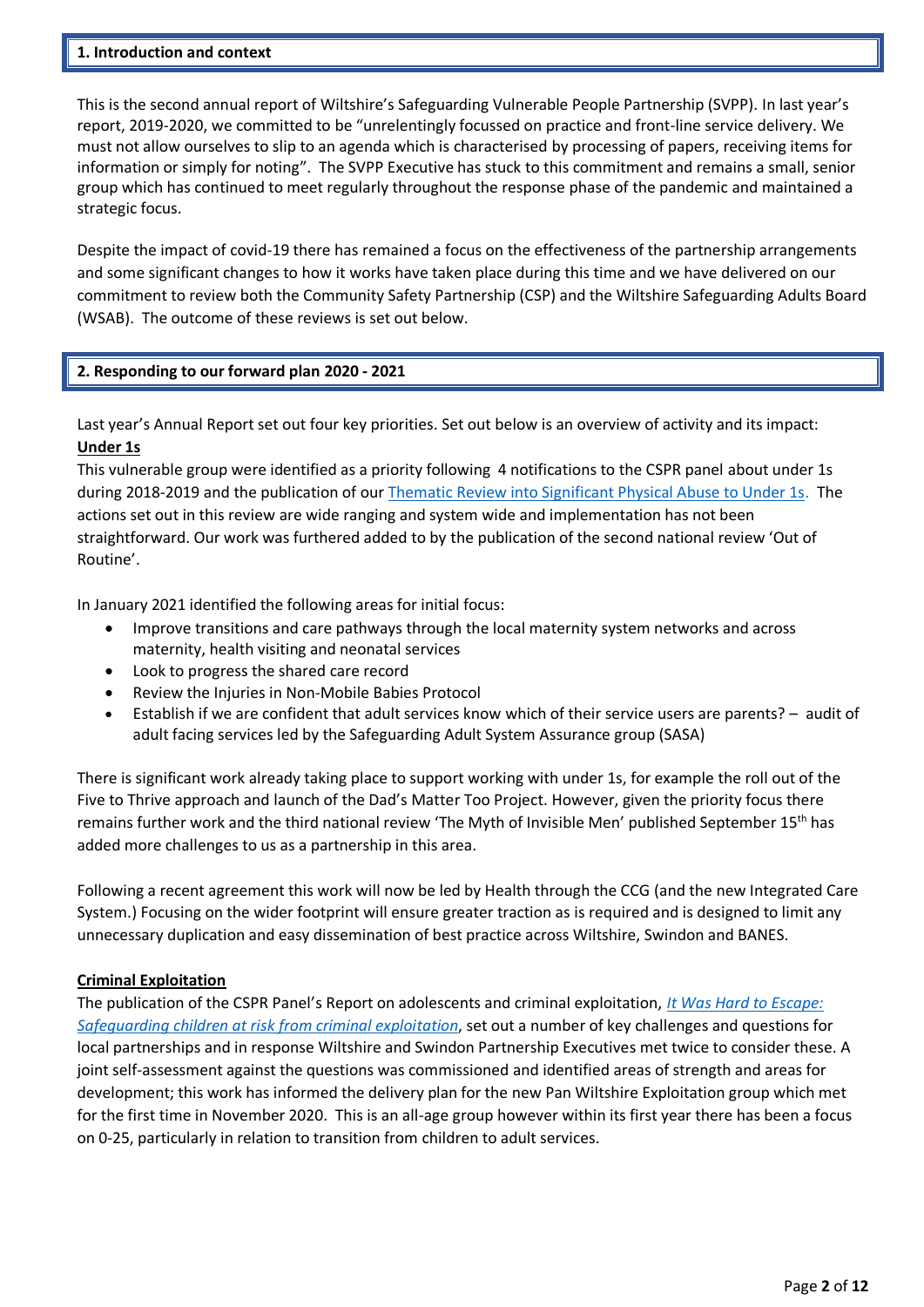The Exploitation agenda is supported by the work to develop a contextual safeguarding approach within Wiltshire, and this has continued at pace, supported by the University of Bedfordshire. Permission from the Department for Education has been gained to pilot the use of a fifth category, *risk outside the home,* within the child protection process as a differentiated pathway for children who are at risk of serious harm, who may not 'fit' into the traditional child protection process due to the emphasis this process ordinarily has on the family and harm attributed to the actions or neglect of parents/ carers. This pilot is now live and there will be ongoing review of its value and impact and whether it can inform wider national guidance in relation to practice in this area.

This pan Wiltshire approach will test the effectiveness of cross border strategic working and thus determine whether further opportunities to work in this way will be explored by the partnerships in the future.

The remaining two priorities, *how we work with families* and *early support and prevention* have had less focus from the SVPP and we acknowledge that these areas lacked clarity thus affecting our ability to provide assurance in relation to them.

## **3. SVPP Development and Impact**

## **Changes to the Wiltshire Safeguarding Adults Board**

There have been significant developments in the safeguarding adults board since the publication of its last annual report. In July 2020 the board began a process of reviewing its structure including the groups that led on quality assurance, policy and procedures and safeguarding adult reviews. The Chair of the WSAB had retired after five years in post providing an opportunity to review the functioning of the board whilst considering the impact of Covid-19 and the subsequent demands placed on partners. The review also considered the longstanding aspiration of partners to adopt a wider view on the safeguarding system.

The review highlighted several issues, including poor engagement of partners in aspects of its work, a lack of focus and challenge, difficulty in evidencing impact of partnership activity and limited sharing of learning from case reviews. To address these issues, the board was restructured to:

- Meet the statutory requirements of safeguarding adults' boards whilst enabling better synergy across the safeguarding system by bringing the governance of WSAB within the SVPP Executive structure
- Strengthen collaborative working across the partnership reducing duplication, making better use of the skills, knowledge and capacity of members by reviewing and where required reducing the number of subgroups to ensure clear and focused activity was retained
- Create a stronger focus on quality assurance activity by establishing the Safeguarding Adults Systems Assurance group (SASA Group), which is described further below
- Enable improved shared learning across both adult and children's safeguarding systems and workforces through the joining up of case review processes in the development of the Partnership Practice Review group (PPRG)

As a result of the restructure the WSAB Executive group was disbanded and governance of the WSAB moved to the SVPP Executive, with the SVPP Chair taking on the role as chair of the adult board. This has moved the partnership closer to the intentions set out in its Safeguarding Plan to "think family, think community" and to create a system wide view of safeguarding at a senior level. A newly established SVPP Partnership Practice Review Group (PPRG) retains the statutory duty of SABs to commission safeguarding adults' reviews (SARs) but also considers Domestic Homicide Reviews and Child Safeguarding Practice Reviews. More is said about this development in the next chapter.

A key mechanism for improving quality assurance within partnership working has been the development of the Safeguarding Adults Systems Assurance (SASA) Group. This replaced the WSAB Quality Assurance Subgroup that had a large membership, had several chairs in a short period of time and as a result had struggled to progress its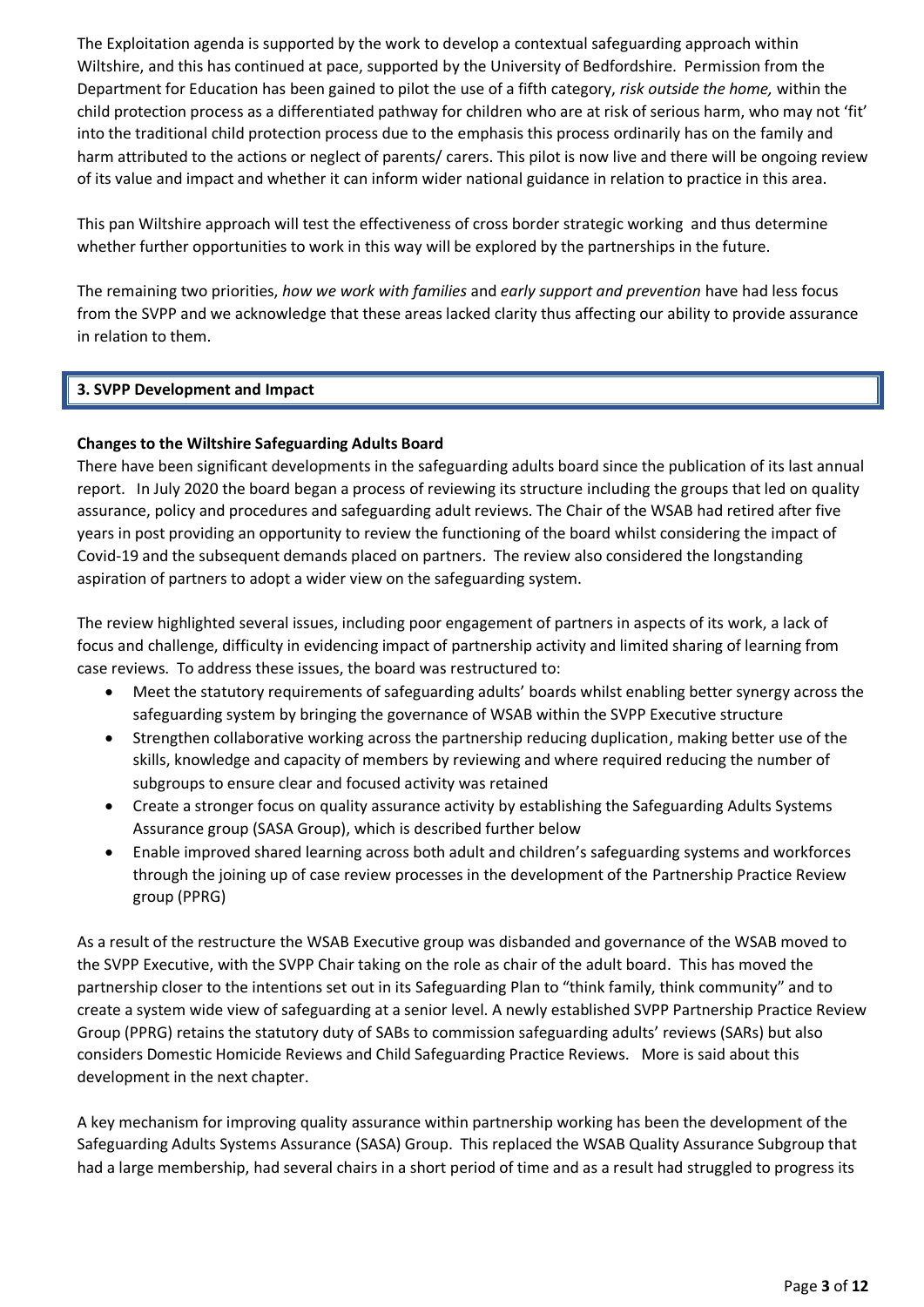workplan. The SASA group has a small, senior membership designed to create a sharper focus on scrutiny of the effectiveness of adult safeguarding. The group has strong links to the Partnership Practice Review Group to bring together learning from case reviews and quality assurance activity to improve practice.

To understand the effectiveness of the new groups and the impact of the changes made to the WSAB, including the functioning and impact of the SASA group, the terms of reference will be reviewed at the end of 2021. The review will consider feedback from chair of subgroups and members of the workstreams, and the wider stakeholder network.

# **Creating a Partnership Practice Review group (PPRG)**

Further significant structural changes have been made to the process for practice review within the arrangements. A new Partnership Practice Review group was established in September 2020, bringing together the existing processes for Safeguarding Adults Reviews (SARs), Child Safeguarding Practice Reviews (CSPRs) and more recently Domestic Homicide Reviews (DHRs). This has been established to:

- Provide better visibility of cross cutting themes and ability to explore ways to improve practice across the system and demonstrate impact
- Reduce duplication and use skills and knowledge and capacity more efficiently
- Enable better sharing of learning across both adult and children's safeguarding systems and workforce
- Coordination through one centralised process will enable better oversight and management of reviews, actions and recommendations and demands on partner agencies

Case discussion and decision making about referrals are often not straightforward and this is testament to the passion of and commitment to improving the safeguarding system by members of the group. Ensuring all members of this new group were confident in their roles was key and as part of this a development session, with Michael Preston Shoot, took place to improve knowledge and understanding of safeguarding adult reviews. Work has also taken place to clarify the governance arrangements for each of the three statutory review processes, setting out of the methodologies for reviews, bringing in frameworks to support decision making with sufficient case information, improve timeliness of reviews and the sharing of learning and the recording of case data. This will provide a more confident foundation from which to further embed this group and assure the partnership.

We have improved how we track responses to recommendations and are able to look across the wider partnership structure to request action from and within existing subgroup structures where relevant. This strengthens the understanding that our response to practice review is a shared responsibility and needs to sit across the SVPP. Our priority is now to embed how we track our response to learning and recommendations and most importantly the impact of this.

# **Community Safety Partnership Review**

A local review of the CSP which was commissioned in September 2020. This partnership sits within the broader SVPP structure and with a new CSP Chair in place it was an opportunity to review its function, impact and its relationship with the SVPP Executive; a well-functioning CSP can only support the wider partnership structure.

The review set out to identify ways to strengthen the partnership and its effectiveness and build on the work and structures already in place and recommendations were represented in March 2021. The review has:

- Ensured all key areas of business are covered and governance is clear, for example the Contextual Safeguarding Steering group has been moved to strengthen links into the Pan Wiltshire Exploitation Group and a newly established Safer Communities group, enabling it to broaden the application and therefore impact of this approach
- Ensured the CSP Chair is a standing member of the SVPP Executive in their own right to enable continued strong links, join up of the two agendas and reporting on key safeguarding areas of business such as domestic abuse and exploitation.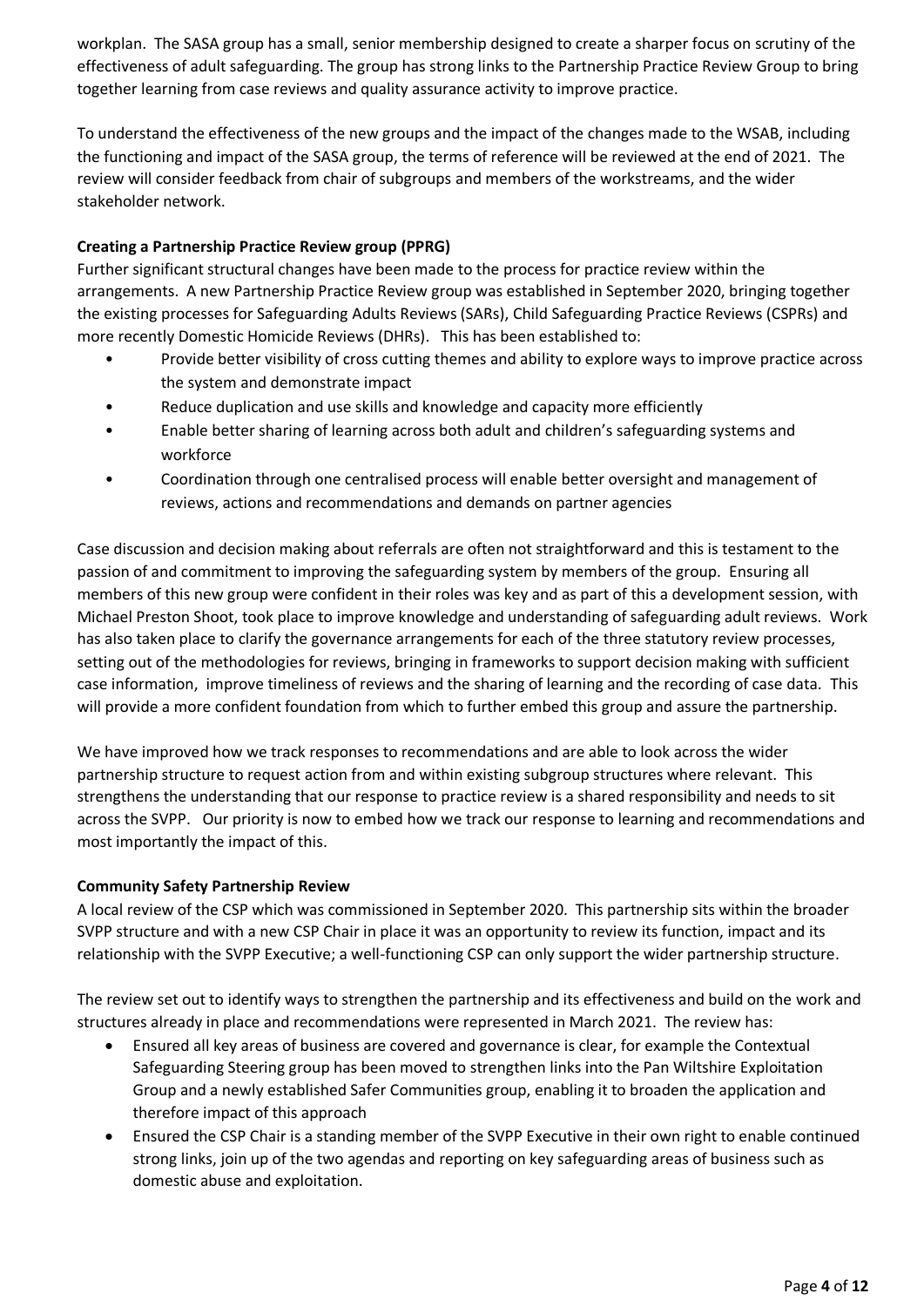- Established a Delivery Group this group has already met and will help to ensure the effectiveness of the CSP subgroups, reduce duplication and support better collaborative working across areas of business
- Identified work to embed an outcomes framework to better evidence impact

The review also set out recommendations in relation to the domestic homicide review (DHRs) process and it was agreed that a rapid review would be carried out on receipt of a referral for a DHR, in order to ensure any decision to commission a DHR is based on sufficient information and to test out new methodologies for the final report. This is intended to enable us to both feel confident about the decision to commission a DHR and to complete the reviews more quickly. The process for these statutory reviews has been further strengthened by bringing them in to the new Partnership Practice Review Group. We have yet to test this new approach and therefore it is too early to fully assess the impact of this and other changes as a result of the CSP review however we would expect to be able to report on this in next year's report.



# **4. Practice Reviews – activity and impact**

## **Rapid Reviews and Child Safeguarding Practice Reviews (CSPRs)**

Since the changes set out in Working Together 2018 work has taken place to ensure there is a clear and robust process for notifications to the CSPR Panel. In Wiltshire best practice is that any decision to notify a case is made with the three statutory partners. This has improved transparency, shared ownership of the decision and the threshold for notification.

During 2020-2021 two notifications were made to the CSPR Panel initiating one rapid review. One of the notifications related to a LAC child, whose cause of death was medical and there were no concerns in relation to abuse or neglect. We agreed with the CSPR Panel that a rapid review was not necessary in this case.

The second notification led to [CSPR Family N](http://www.wiltshirescb.org.uk/wp-content/uploads/2021/05/CSPR-Report-Family-N-Final-Report.pdf) published in May 2021. The circumstance of this review related to the disclosure of sexual abuse by a child who, along with their siblings, was subject to a Supervision Order at the time. The perpetrator is now in jail. The review focussed on care proceedings, working with resistance and 'stuckness' and working with child sexual abuse. The recommendations reflect the learning from these themes and include actions to: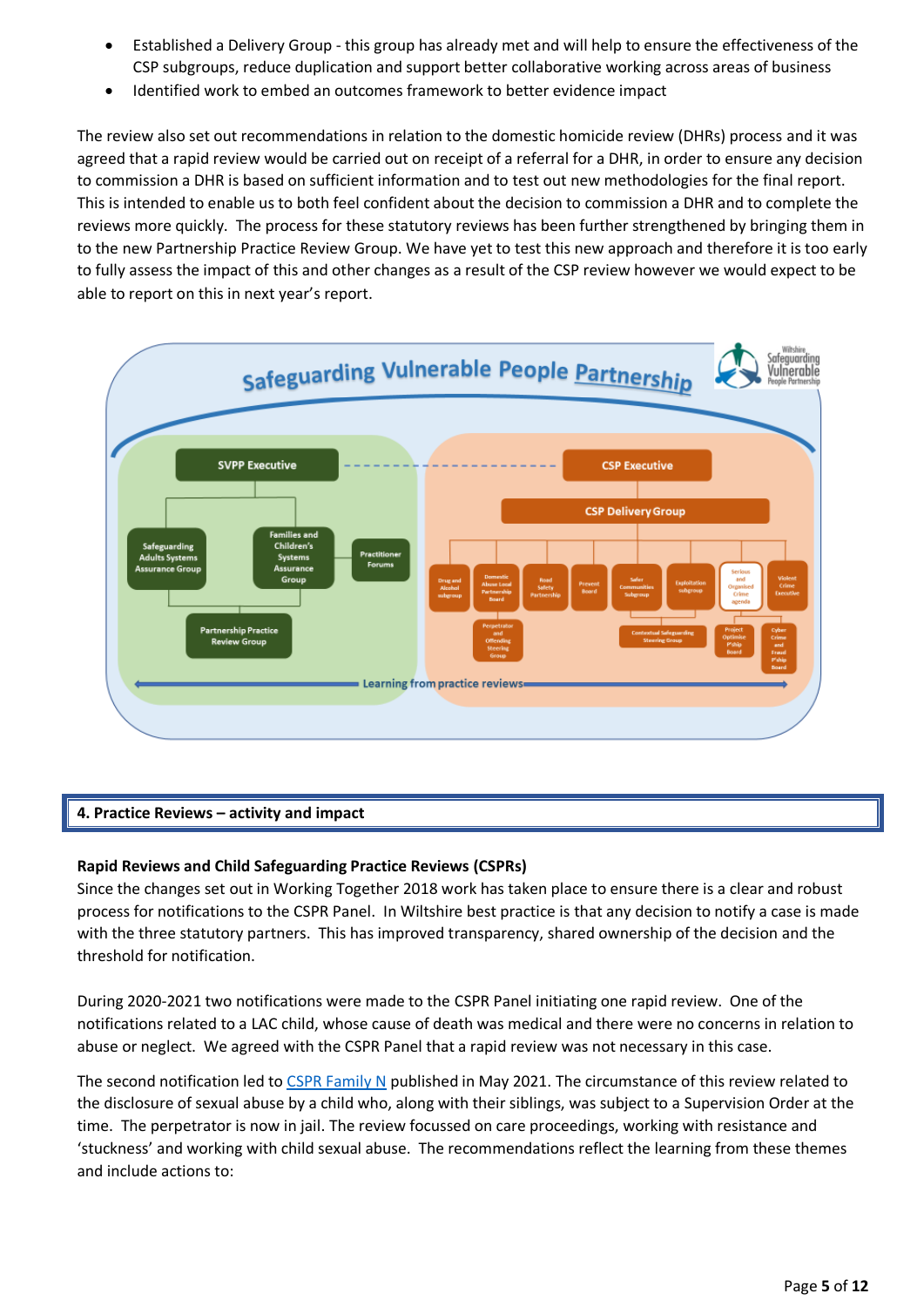- Produce a practitioner briefing on working with sexual abuse including patterns of sexual abusers' behaviour
- Produce a glossary and explanatory note for partner agencies setting out some of the basic terms and processes within care proceedings
- Explore the extent to which supervision is available to their staff and the potential to establish a group supervision approach to dealing with stuck child protection work and we will free up our staff as needed and as appropriate to act as group supervisors to practitioner groups who seek outside consultation and assistance in moving work on

This last action has also been identified as learning in adult reviews therefore the response will be system wide and progress will be tracked by the PPRG.

## **Safeguarding Adult Reviews**

Wiltshire's Safeguarding Adults Board is required to commission Safeguarding Adult Reviews (SARs) when an adult with care or support needs dies as a result of abuse or neglect, whether known or suspected, and there is concern that partner agencies could have worked together more effectively to protect the adult. During this year one SAR was published as set out below.

## **SAR Adult H**

In August 2020 the partnership published [SAR Adult H](https://www.wiltshiresab.org.uk/wp-content/uploads/2020/08/Adult-H-Learning-Briefing.pdf). This case was referred to the WSAB after a resident of a care home was sexually assaulted another resident. After police investigations it emerged that the male resident had a number of convictions, serving sentences for serious sexual offences against minors. This information was not known to the care home or the local authority who placed the male resident. The case was referred to the WSAB to assess how partners can learn from what happened to Adult H and ensure that, in future, adults at risk are better protected from harm.

The review found that beyond the failure to share information, assumptions were made about the relationship between the individuals concerned and the level of risk. A recommendation from the review was that regardless of the care and support needs of the persons involved, an alleged sexual assault should have resulted in the police being called immediately. The findings of this review were discussed by partners at the desktop review session, the WSAB Executive Board and a copy of the report sent to the National Police Chiefs' Council lead for the Management of Sexual Offenders and Violent Offenders for information. Advice for practitioners was shared through the [WSAB Staff Guide](https://www.wiltshiresab.org.uk/wp-content/uploads/2019/06/WSAB-Staff-Guide-May-2019-1.3.pdf) on when to call the police.

## **Domestic Homicide Reviews**

During this time the DHR into the murder of a teenager has been ongoing and due for publication shortly. The learning from this case has focused on support for and awareness raising with young people in relation to the signs and symptoms associated with domestic abuse and healthy relationships. Two further DHRs are currently ongoing.

## **Non- statutory reviews**

The partnership is proactive in reviewing case referred into the PPRG which do not meet the threshold for a statutory review, where the potential for new learning is identified. Learning from these non-statutory reviews has been disseminated to partner agencies for internal dissemination with key learning included within relevant multi-agency safeguarding training.

Case 1: A 15-year-old who was admitted to hospital in acute alcohol withdrawal. She was known to professionals and was on a child in need plan. This case highlighted the fact that nationally there are no residential detox beds for children under 16. This has been raised nationally through Drug and Alcohol Steering group of the CSP.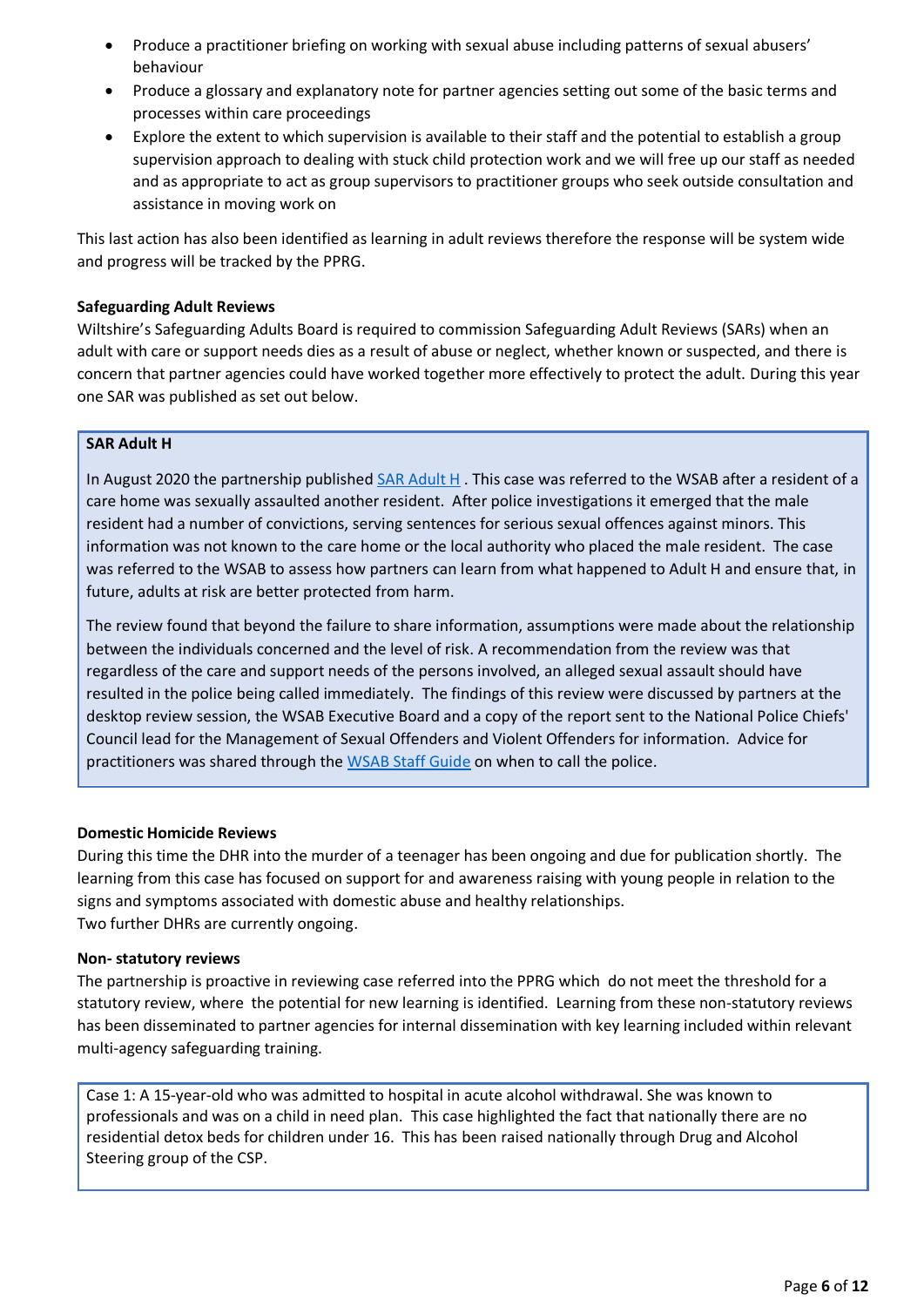Case 2: A complex case over a number of years involving an adult with autism and a learning disability with a history of committing sexual assaults as a child and an adult. This case highlighted the challenges where an individual poses a risk to the public yet are deemed not to have capacity, not fit to plead and there is insufficient evidence to prosecute. A practitioner event used the characteristics of this case to discuss how assured we are that a similar case would be better managed now and identified a number of recommendations to take forward.

Case 3: This review explored practitioners understanding of neurodiversity and how this can impact on the capacity of an individual to parent and what support is available to help them.

In addition, the SVPP commissioned a Thematic Rapid Learning Review, in response to 4 serious domestic abuse related incidents, involving knives or similar weapons, in Wiltshire, during the period of lockdown from 23<sup>rd</sup> of March 2020 until July 2020; one of which resulted in a double homicide. Whilst some of the individuals involved were well-known to services, and had been referred through MARAC previously, others were not, and the thematic review was commissioned to understand the potential impact of Covid- 19 and lockdown measures on the need for support or intervention for those individuals/families.

The thematic review did not find evidence of any specific impact of Covid-19 or lockdown in these cases but did identify learning in relation to identifying and responding to escalating behaviour; recognition of risk of violence to wider family members; challenges of working with non-engaging /non-complaint families in the context of remote working. Two of these cases have also been subject to statutory review processes: CSPR Family N and an ongoing DHR in relation to the double homicide.

Learning from case reviews remain a significant area of activity for the SVPP and going forward there is a recognition that to ensure that reviews, identification of learning and response to it is timely there needs to be acknowledgment of this as a core function of the partnership. Capacity to deliver on this within the SVPP Business Support team and wider partners agencies is critical to the effectiveness and ultimately the impact of this.

# **5. Children's safeguarding**

The Families and Children's Systems Assurance Group (FCSA) focusses on the effectiveness of the safeguarding systems for children and has further embedded its role in relation to this. During the response phase of the pandemic the group took on the role of providing a view on partnership working to safeguard children for the SVPP Executive. It has worked closely with the Vulnerable People Safeguarding Group (VPSG), a Gold response group stepped up to focus on the system response to the pandemic. The VPSG escalated concerns to the FCSA where necessary: for example, the National Probation Service guidance preventing any home visiting which was at odds with other national covid-guidance; concerns in relation to the court backlog and its impact on victims. It also highlighted the dip in safeguarding referrals for children leading to the safeguarding review described on page 8.

The FCSA has maintained oversight and scrutiny of the system to safeguarding children, in particular:

- Oversight of and accountability for notifications, the rapid review process and reports
- Increased scrutiny of children electively home educated and missing education
- Oversight of the effectiveness of Child Death Overview Panel
- Oversight of roll out and use of the new early support assessment
- Led the response to Everyone's Invited
- Feedback from Practitioner Forums
- Multi-agency audit on children living with parents who misuse substances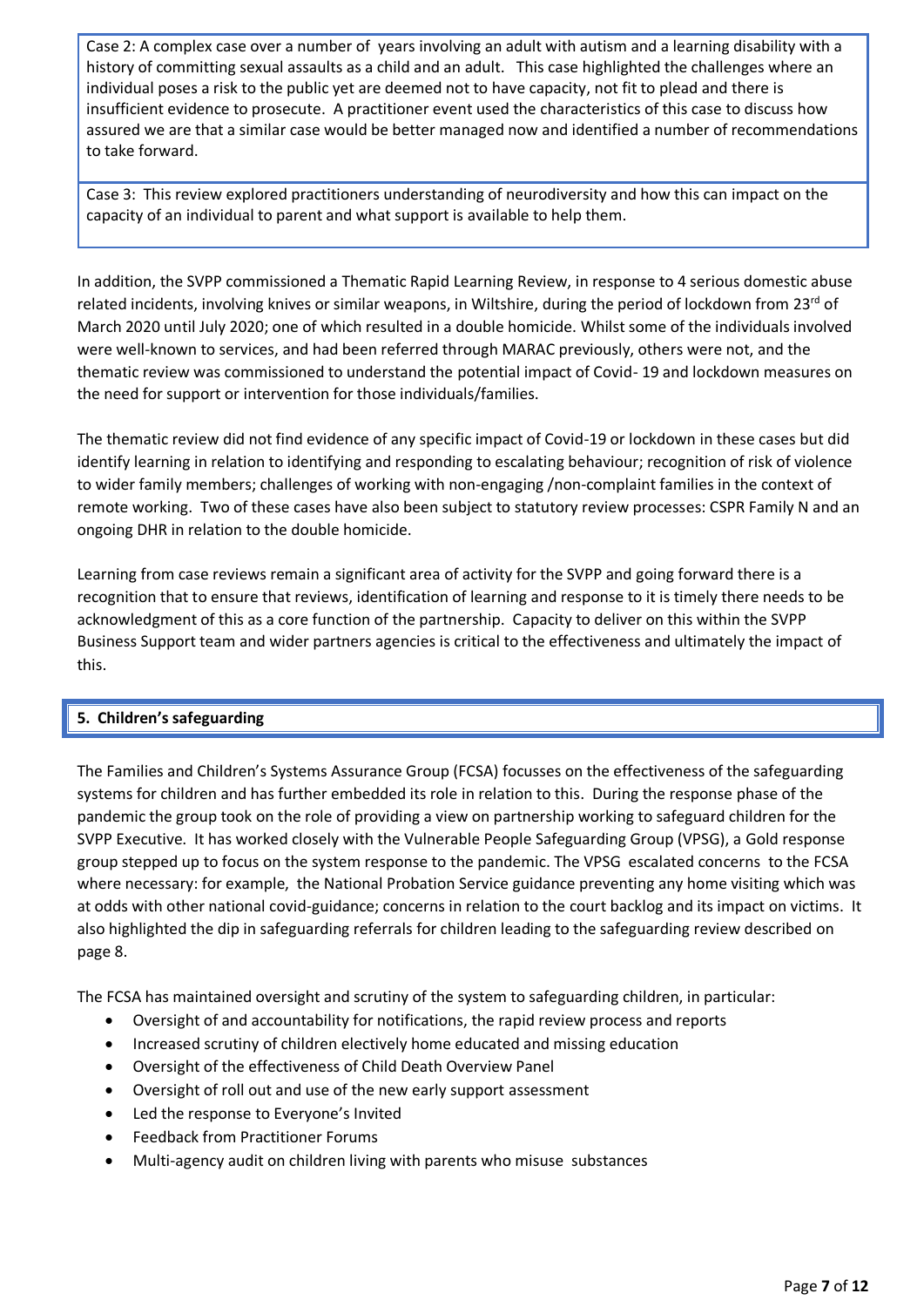The partnership recognised early that an understanding of the latent demand in the system as a result of Covid and the different ways services were operating and lack of visibility of children, was needed in order to plan and prepare. The modelling outlined predictions and intelligence gathered on the factors likely to impact children, young people and their families post Covid-19 lockdown. There was recognition that this work had to be live and dynamic and was a way through which to provide a 'best guess' on future demand and key to the partnerships ability to identify any increases as early as possible to alert the partnership.

The FCSA highlighted the need to develop a model for measuring this demand and initial modelling anticipated a surge in referrals to children's social care from September 2020 as more children returned to school. However, this surge was not seen and as this concern remained, a wider system review was commissioned.

## **Covid -19 Safeguarding Review**

In response to concerns about the drop in contacts with social care and visibility of children during lockdown a safeguarding review was carried out.

All schools and agencies, including services for adults, were asked to participate and respond to the following:

- *How any change to delivery of service impacts on the level and nature of contact with children and families*
- *Where contact has reduced whether changes can safely be made to increase contact going forward and to catch-up for contacts which have been missed*
- *Where the level of direct (face to face) contact with children cannot be increased what other actions can be taken to enhance the level and quality of indirect contact*
- *To review Covid and post Covid referral rates your agency/service has made to children's social care and where there is a marked change to consider the actions that need to be taken now*
- *Where gaps remain, with services unable to deliver face to face services or catch-up for missed contacts (for example waiting lists), tell us about them to help inform the strategic assessment and other actions that can be taken in mitigation*

#### **What it told us**

Overall responses demonstrated that agencies recognised the concern and understood the request for this review. Responses evidenced reflection and responsiveness and therefore provided a level of assurance to the partnership. Although it was initially intended to identify any current gaps and concerns, the information also provided a focus for our response as we come out of lockdown. An increase in contacts with social care was seen in the months following this review.

Another impact of the work on demand modelling has been to rethink our Data Analyst group. This group was established along with the FCSA in 2019, with its purpose being to: triangulate and assess data and quality information; to use this data and intelligence to lead the discussion and focus for the partnership and to drive and inform activity. The group had a significant role supporting the demand modelling however there has been recognition that as a group it had struggled to find a wider role and impact, pre-covid. Therefore, it has been agreed that this group will no longer meet as a standing group. FCSA accepted that the ability of the Data Analyst Group to horizon scan and identify areas for further work had been limited and that the evidence base for insight needed to be redefined. Going forward analysts will be identified to complete standalone deep dives/projectbased work as required and this is forming part of a revised approach and framework for scrutiny and assurance for the FCSA.

## **Graded Care Profile 2 (GCP2) Audit**

Wiltshire has been using the GCP2 assessment tool since February 2019. Numbers of assessments completed remain low however recording of this is hampered by its reliance on self-reporting by practitioners. One of the key elements of the GCP2 Implementation Plan was to evaluate the use of the tool and agencies were asked to complete two audits with practitioners who had completed the assessment during the period Q3/4 2019-2020 and Q1/2 2020-2021. The audit findings and learning are set out below. However, the tool remains underused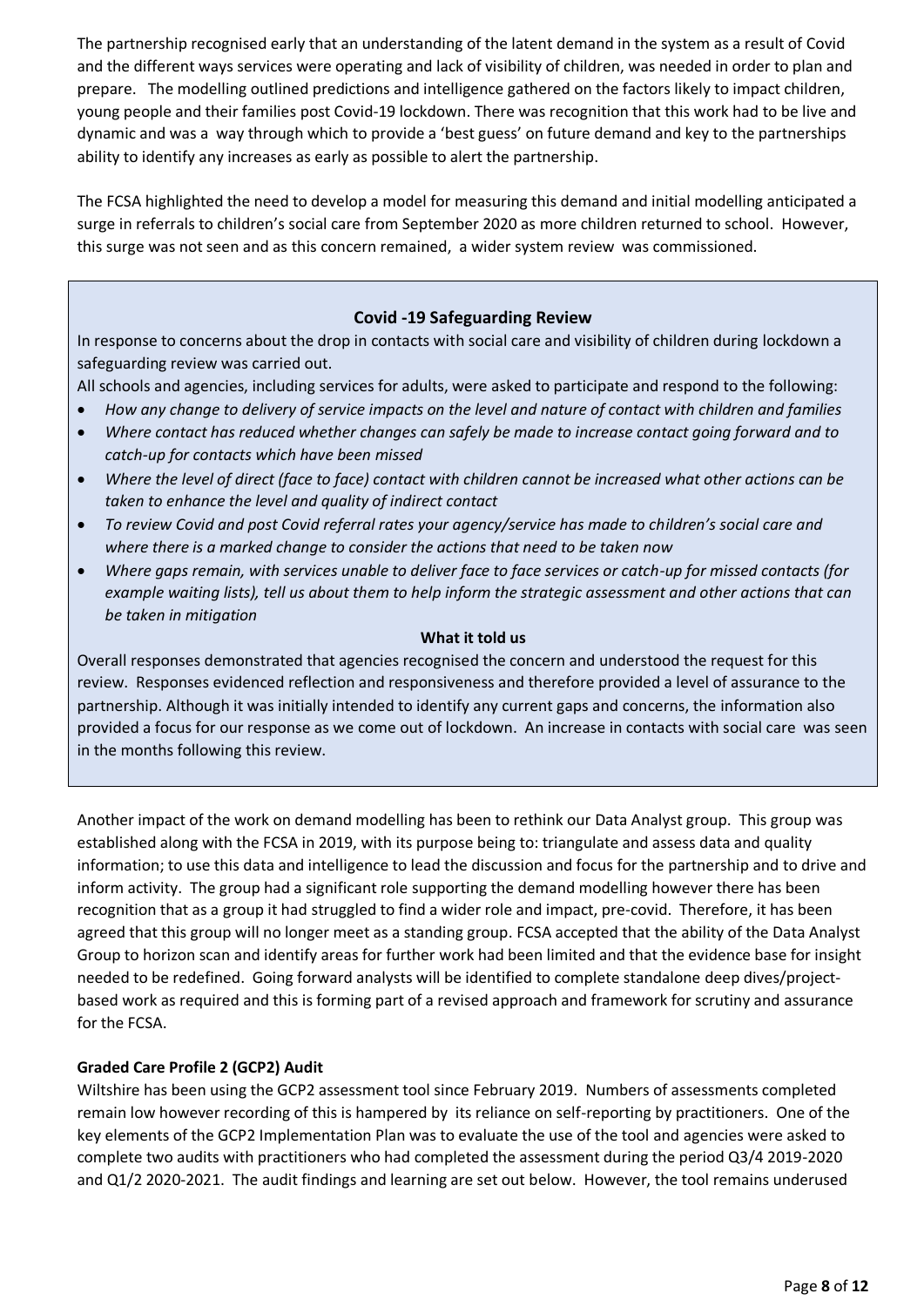across the system (based on quarterly data) and could be a key intervention in how we come back from the pandemic and support parents and family functioning post lockdown and in managing the potential latent demand in the system. Response to the learning will be taken forward by the FCSA.

## **GCP2 Audit**

## **Findings:**

Feedback on use of the tool was largely positive, good practice was identified and analysis of the responses highlighted the following benefits

- Enabling constructive discussion with parents, including a focus on strengths
- Child focused helped parents see the impact on the child
- The audit returns were all on under-fives which highlighting how GCP2 could be most useful within early help/intervention
- The tool helped identify strengths and weaknesses and therefore target support and services better
- Families felt this was a good visual tool and easy to understand the concerns and see the positives

## **Learning:**

- Some relevant professional groups are still unaware of tool
- GCP2 is an effective early intervention tool that can target the support and services needed
- Completing it with another professional can be supportive and enable different perspectives and expertise informs the assessment

"*Using the assessment helped identify the family's strengths and weaknesses, which in turn helped to identify which other professionals needed to be involved in the case to meet the needs of the family." ( Practitioner)*

# **6. Adult safeguarding**

As a result of Covid-19 and the review and subsequent restructure of the safeguarding adult board, WSAB did not publish an annual report in 2019/20. However, a summary of activity during this period is detailed below.

- **Peer Assessment:** The board carried out its annual self-assessment, engaging partner organisations in reflecting on progress and barriers in adult safeguarding over the previous twelve months. The findings highlighted:
	- o lack of confidence amongst the workforce about the new Liberty Protection Safeguards (LPS)

 $\circ$  the need for further guidance, information and training about domestic abuse and self-neglect This led to the revision of WSAB guidance on domestic abuse and self-neglect. Scrutiny of the implementation of LPS is being overseen by the newly formed Safeguarding Adults Systems Assurance Group. Further assessment to review actions from this peer assessment will take place in September 2021.

• **[SAR Adult E](https://www.wiltshiresab.org.uk/wp-content/uploads/2019/06/WSAB-Safeguarding-Adults-Review-Adult-E.docx)** was published in June 2019. In this case there were concerns about Adult E's discharge from an acute hospital to a community hospital. The review made several recommendations in relation to how agencies worked together to protect those with learning disabilities by sharing information, through application of Making Safeguarding Personal (MSP), the Mental Capacity Act 2005 (MCA) and appropriate provision of advocacy services.

A key development following the WSAB review in July 2020 and subsequent restructure has been the development of the Safeguarding Adults' System Assurance (SASA) Group. The specific role of the group is in relation to all partnership activity that contributes to the safeguarding of vulnerable adults; to provide assurance to the SVPP that those systems are working effectively and to assess the impact of partnership activity on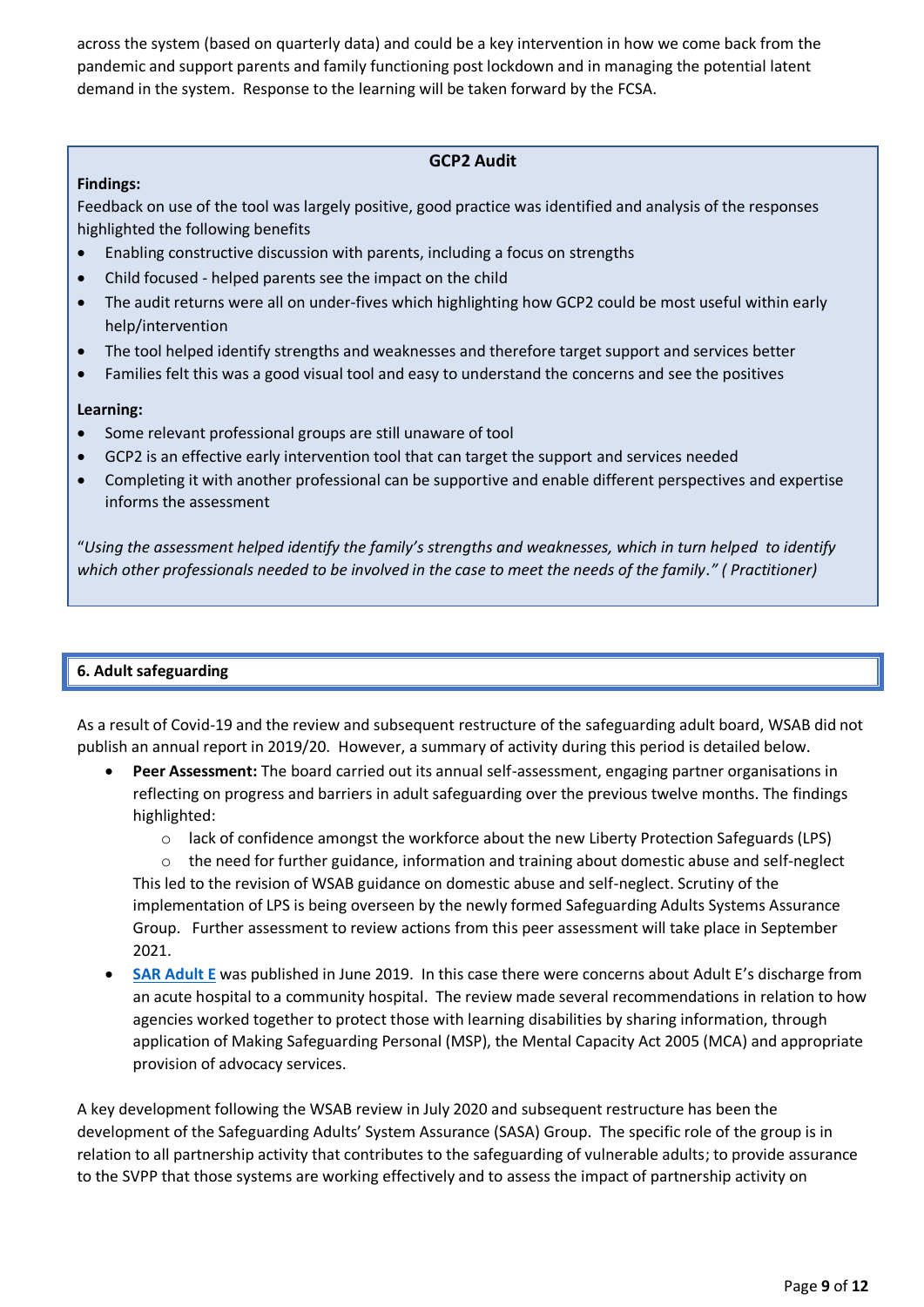vulnerable adults. The group formed in November 2020 and is still developing its work plan, part of which is to consider how data will inform quality assurance activity based on multi-agency intelligence from group members and information gathered across the partnership.

The group regularly reviews data from the adult MASH and considers types of safeguarding concerns and the numbers of referrals that are taken to a s42 enquiry. The decision-making and recording structure for safeguarding referrals has been clarified in recent guidance published by the LGA/ADASS (Sept 2020). [Understanding what constitutes a safeguarding concern and how to support effective outcomes | Local](https://www.local.gov.uk/understanding-what-constitutes-safeguarding-concern-and-how-support-effective-outcomes)  [Government Association.](https://www.local.gov.uk/understanding-what-constitutes-safeguarding-concern-and-how-support-effective-outcomes) The guidance encourages Safeguarding Adults Boards to understand what happens when a referral is 'not a safeguarding concern' or a 'safeguarding concern'. As a direct response, a multi-agency Task and Finish group has been established, under the governance of the SASA group, to develop clear referral pathway to support practitioners to complete safeguarding referrals and know where to access support if a referral is 'not a safeguarding concern'. A pathway, flowchart and learning briefing will be published on the partnership website and used in training from September 2021.

In addition to activity detailed above, the SASA group has maintained oversight and scrutiny of the system to safeguarding adults, in particular in relation to:

- NHS Digital's COVID 19 Adult Safeguarding Insight Project
- Analysis of local Safeguarding Adult Review themes and learning
- Safeguarding in care homes
- Quality assurance of hospital discharges
- Implementation of Liberty Protection Safeguards Guidance

The group has also overseen the development and publication of local policies and procedures: Persons in a Position of Trust; Hoarding Protocol; High Risk Professionals Meetings Guidance. The documents have been published on the WSAB website and shared through the SVPP newsletter.

## **Voice/customer feedback**

Reported to the SASA Group in December 2020, Healthwatch Wiltshire undertook a survey of people's experience of safeguarding. They received feedback from 16 people and published their report[: Your experiences of the adult](https://www.healthwatchwiltshire.co.uk/report/2021-02-01/your-experiences-adult-safeguarding-process)  [safeguarding process | Healthwatch Wiltshire.](https://www.healthwatchwiltshire.co.uk/report/2021-02-01/your-experiences-adult-safeguarding-process) The survey had limited responses, likely due to Covid-19, but identified areas to address such as improving consistency of response/feedback, improving information available to people involved in the safeguarding process and use of advocates. The report resulted in an action plan that has been overseen by the SASA group.

With the support of the Centre for Independent Living WSAB hosted meetings for Service User's group to ensure those who use services were informing the work of the WSAB. Through the course of the year members took part in the consultation about the restructure of the WSAB, had a presentation from, and were able to feedback to the CCG on its response to Covid-19 and also held discussions about experiences of carers and services users during lockdown.

## **7. Independent scrutiny**

SVPP has been independently chaired throughout this period and that chairing offers a scrutiny of partner contribution. In particular, during the year there has been critical examinations of:

- Arrangements to meet the needs of vulnerable children and adults during Covid
- How staff have been supported through the pandemic
- Support for residents in care homes
- Preparations for any surge in service demands as the lockdown eased and in particular the re-opening of schools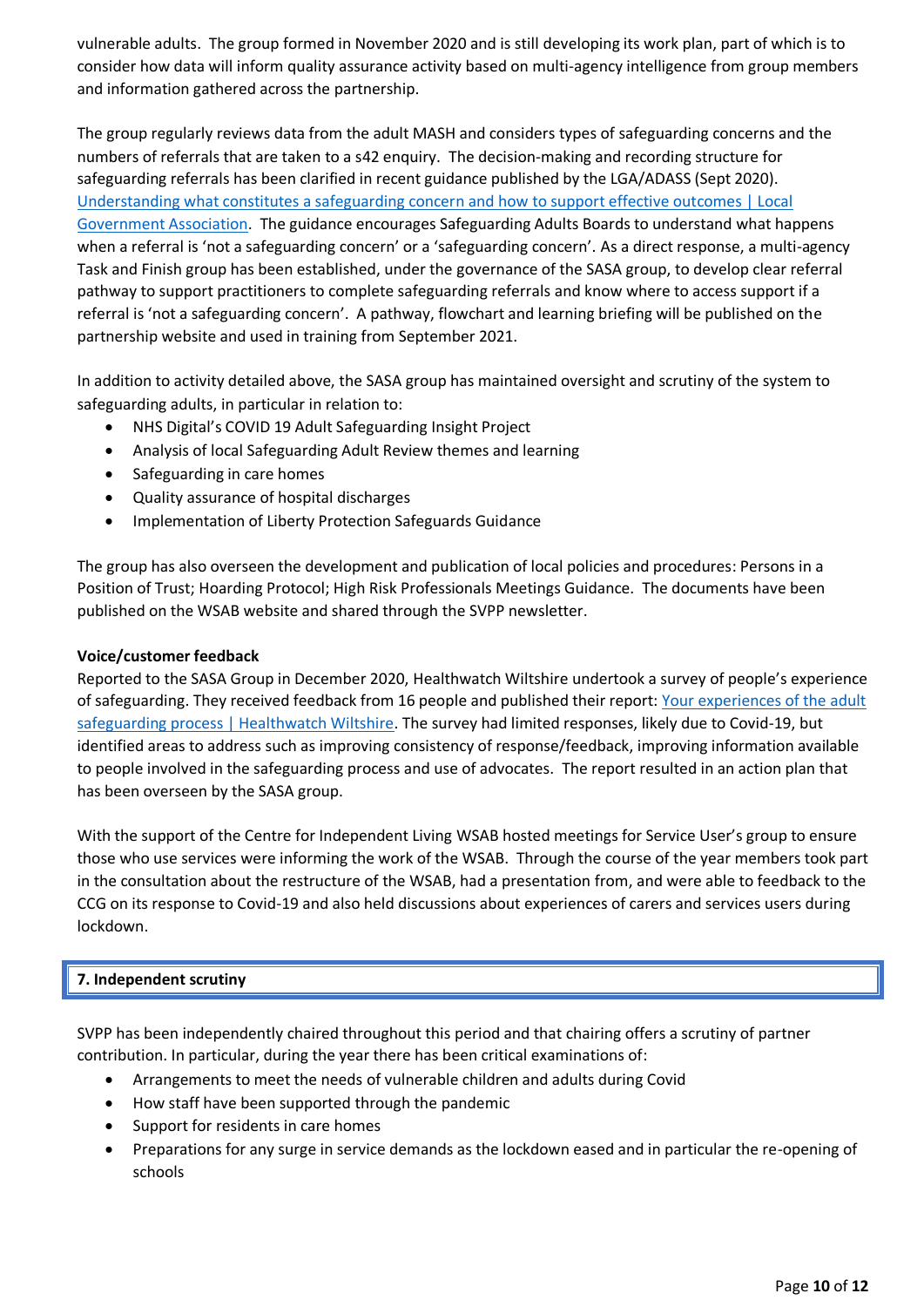- All rapid reviews, local child safeguarding practice reviews and national reviews, especially 'Out of Routine' report into SUDI
- The development of our response to domestic abuse
- With Swindon and BANES, scrutinised the contribution of Avon Wiltshire Mental Health Partnership (AWP) to the safeguarding system and ensured a greater focus from them on their safeguarding duties for both adults and children
- With the Swindon scrutineer, we have instituted quarterly meetings with the Chief Constable, the Chief Operating Officer of the CCG and the two local authority Chief Executives to ensure a direct line of sight to them on safeguarding issues in their partnerships. An early focus is on leadership and culture.

## **8. Delivery and Impact of multi-agency training**

The multi-agency training offer continues to be successful in Wiltshire, with consistently high feedback from delegates rating courses as 'excellent' or 'good'. A selection of comments from delegates is included below. There is a robust system for gathering evaluation data following attendance at training that gathers delegates feedback on the quality and impact of training.

*The training will have a direct impact on my work as a Family Keyworker working with young people and their families. It has greatly increased the way in which I observe and interpret situations within my work.*

*Although I had a "good" knowledge of the subject I really felt that this contributed to my understanding and confidence and the course was really well delivered*

During Covid-19 all face-to-face training courses were suspended and a programme of virtual delivery started in July 2020. During the time courses were cancelled we bought additional eLearning licences to offer more online courses and supported covid community volunteers by providing free safeguarding eLearning for volunteers. The impact of covid-19 meant a total of 41 courses were cancelled in 2020/21. A total of 744 people accessed training through the SVPP in this period nearly 70% fewer than the year before.

In the next year there will be significant developments within the training programme. This means moving away from delivery of the traditional 'foundation', 'advanced' type courses to a more responsive, flexible learning model that will allow swift dissemination of learning from case reviews in easily accessible webinars and short training sessions.